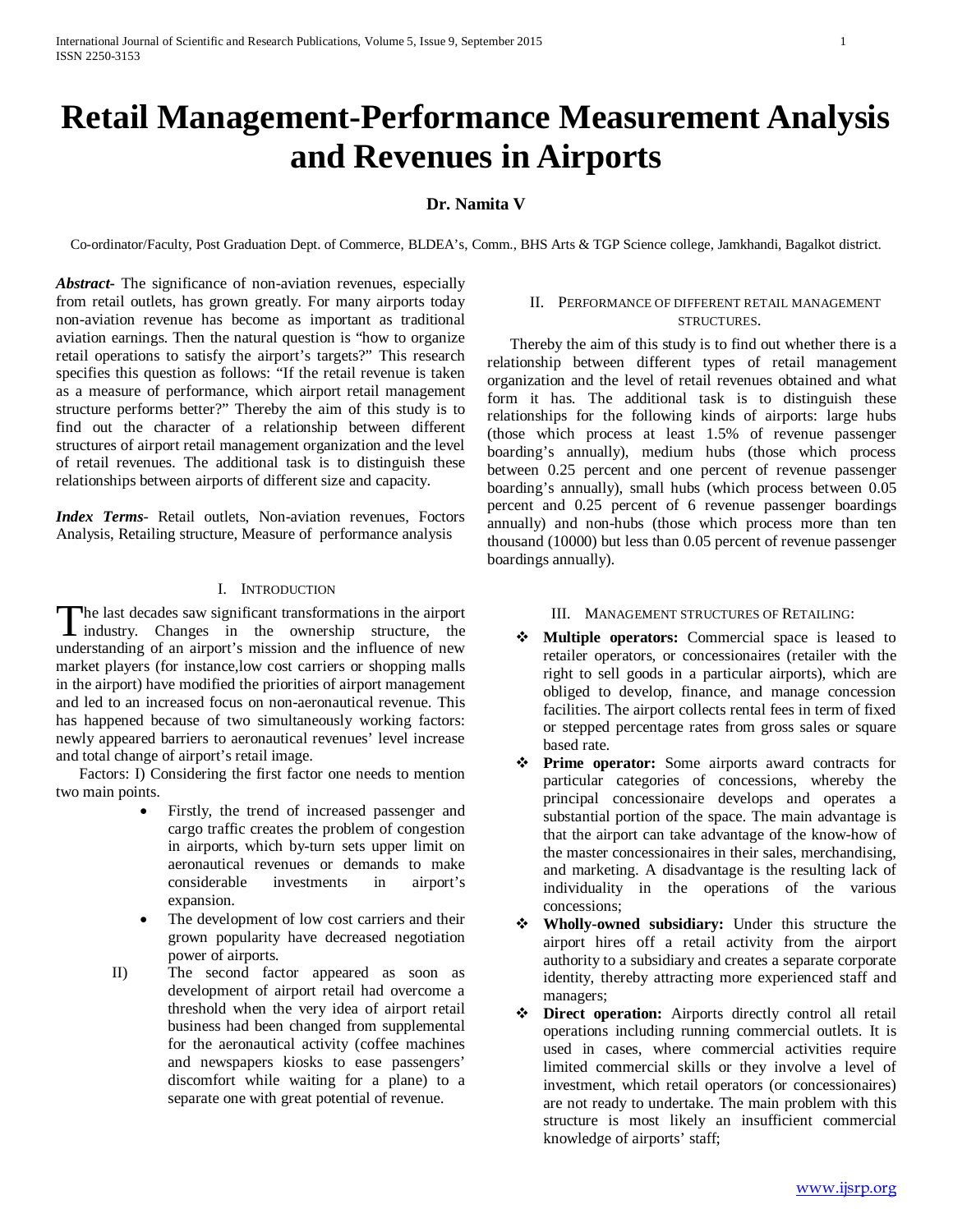- **Joint venture:** To attract investments in commercial space development the airport and its partners can create a joint venture company. This allows airport to save part of operational control and not to bear all the risk on itself;
- **Fee management contract (or Management Company):** One or more management companies are hired to operate concessions, and the airport authority compensates the management company the monthly fees and a percentage of the net operation incomes derived from the concession operation. The airport authority is in charge of financing, providing space, capital improvement, facility design, development and updates, developing operation standards, keeping inventory, tenant relationship, and financial accounting of profitability;
- **Developer approach:** A commercial developer can be hired to design and develop the concession facilities. The developer provides the required financing and administration of all phases of concession operation as well as subleasing of spaces to qualified retailers. The developer can lease the commercial space from the airport or to privatize it.

## IV. BACKGROUND THEORY: AIRPORT RETAIL VERTICAL (VALUE) CHAINS

 To understand distinctive characteristics of different retail management structures, at first, we need to overview the underlying theory. The theory of vertical chains in this chapter is mainly taken from (D. Besanko, D. Dranove, M. Shanley, S. Schaefer, 2007 "Economics of strategy").

**Definition: Vertical (value) chain:** The process that begins with the acquisition of raw materials and ends with the distribution and sale of finished goods and services is known as the vertical chain. Early steps in the vertical chain are upstream in the production process and later steps are downstream. But sometimes small shops don't stock products for which they are unable to obtain favorable wholesale prices.

## **Complementarities and Strategic Fit**

 This very general idea can refer to many processes which overall can be described as a strategy. For example, higher outlets' concentration makes their maintenance and supply cheaper. Also some types of outlets can serve as magnets of customers for other types of outlets which should be taken into account when planning a retail mix.

## **Make-or-buy decision**

 Among the management structures of this study "Prime operator", "Multiple operator" and "Management company" represent outsourcing decisions (or "to buy") for only the second stage of the vertical chain, whereas "Developer" approach represents outsourcing for both stages. "Direct control" approach is a fully vertically integrated option (or "to make") and "Hybrids"structures can be involved in every stage.

## **Asset ownership and vertical integration**

 GHM (Grossman, Hart, Moore) model establishes that the form of integration affects the incentives of parties to invest in relationship-specific assets. By having control over other unit's assets, a unit has a better bargaining position when it negotiates with the other unit over the operating decisions that they could not contract on.

 The direct control approach is found to be the lowest preferred method of managing airport concessions from every aspect of performance. The following managements structures were analyzed:

- 1. Airport directly;
- 2. Prime operator (or master concessionaire);
- 3. Developer;
- 4. Airport/Operator hybrid;
- 5. Other/developer hybrid.

The main results are the following:

- In general developer structure outperforms others;
- Distribution of outcomes for developers was much broader. (difference between  $4<sup>th</sup>$  a  $1<sup>st</sup>$ percentiles of "sales per EP" measure);
- Dynamics of efficiency growth is comparably high for developers;
- Hybrids perform better that alone (than just airport directly, prime operator or developer).

 According to the research direct control of concession operations should remain limited for three main reasons:

- Direct operation requires a critical size (traffic, surface) to ensure return on investment.
- Direct operation represents an opportunistic move and cannot result in a long-term diversification strategy.
- The ability of direct operation to generate higher revenues and margins through more competitive prices has still to be proven. (V. Bamberger, A. Bettati, S. Hoeffinger, T. Kuruvilla, V. Wille (2009): "Mastering airport retail")

 According to the authors' opinion operators' local know-how and the way they leverage it to propose the highest concession fees is no longer as important as it has been; airports are increasingly looking for operators who can demonstrate financial robustness, strong offer flexibility, international know-how and high-quality operational performance.

## **Research**

 The main part of this study tries to compare the performance of retail management structures through estimation of their effects on retail revenue. For the beginning we will explain why "retail revenue per enplaning passenger" can be a measure of performance and under which assumptions.

## **Performance Measurement**

 The primary target of such airports – perform their transportation function. Hence, deciding which management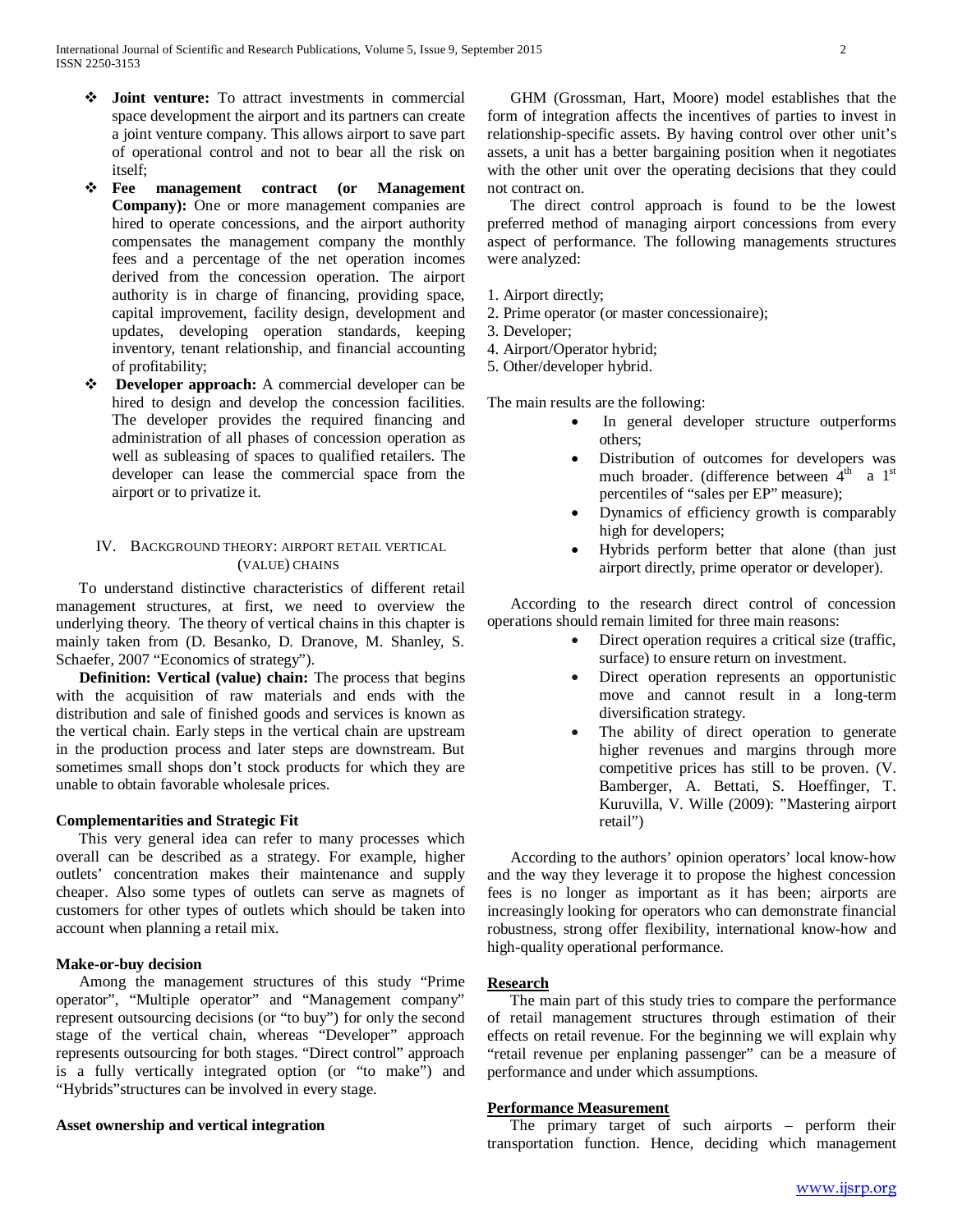structure to implement, the airport is guided by other performance measures than profit it can earn. For example, these could be – product mix which is offered to passengers and which increase their satisfaction of using a particular airport or investment's size a partner can spend for development of commercial space and so on. In these cases, anyway, the airport should be interested in values that particular management structures can create. Thereby estimation of their performance still makes sense, giving to airports secondary arguments.

 To figure them out, let's look at general profit functions of airports using different structures:

 **1. In cases of leasing commercial space to operators or a developer profit is a sum of different types of lease payments: πlease = (Retail revenue)\*rsales + (Leased space)\*rspace + MAG – Investments (1)**

 Investments here are related to the development of commercial space, which can be made fully or partially by airports.

 **2. In case of Direct control structure, the profit looks like: πdirect = (Retail revenue)direct – (Variable Costs)direct – Fixed Costs (2)**

where Fixed Costs contain investments in commercial space development.

**3. In case of management company structure:**

**πmanagement = (Retail revenue)management – (Management Fee + Other variable costs)**

**– Fixed Costs (3)**

 To represent the profit our proxy measure must be highly correlated with it. So for "retail revenues" to become a performance measure the following assumptions must hold:

 1. Retail profitabilities of airports which belong to the same retail management structure must

be equal;

 2. Retail profitabilities of airports with different retail management structures must be equal.

The acceptance of the first assumption for the first case of leasing the space is comparatively easy and doesn't distort the reality much. The reason underlies in the lease payment structure which turns out to be pretty stable for airports. (According to Airport retail study 2006/2007 by Moodie)

 To make the second assumption without a large distortion of reality, we must believe in some kind of an effective market of airport retail. This means that following the aim of maximizing retail profit the airport should choose the management structure which is most profitable for it. But as far as we observe different management structures in airports, all of them can maximize airport's profit only in one case – when their profitability for airport is the same.

 After we have made assumptions 1 and 2, we can consider retail revenue as a good proxy of airport's profit (because of high correlation between them) and hence, we can use retail revenue as measure of retail management performance.

 We use the modification of retail revenue, namely, "Retail revenue (or sales) per enplaning passenger" to clear the performance measure from positive effect of various levels of passenger capacities in airports. This gives us more qualitative characteristic, which allow to compare airports, completely different by size. These measures along with "Retail revenue per sq. foot" are common in the related research literature. Enplaning passengers are taken into account instead of total passengers, because most of the retail revenue is generated by passengers while waiting for departure and only insignificant amount is generated by deplaning passengers. Transferring passengers who wait in the airport for the next flight are considered as half enplaning and half deplaning. Hence, such a measure, scaled by enplaning passenger, is more accurate and informative.

 We use total revenue, because there is no point in considering retail management structures' effects on revenues of specific divisions, such that Food & Beverage, Specialty retail, News / Gifts, Duty free and General services, presented in the database, because we are not provided with information about cases, where airports assign most suitable management structure for every division. If such cases exist, they might belong to a Hybrid structure, according to the classification of ARN Factbook.

#### **Developer related**

 1. Large investments in retail space development (which are an example of indivisibilities or sunk costs) developer has an opportunity to exploit economies of scale and scope. To do that and to return those investments the quantity and range of products sold and services provided should be as high as possible, hence the revenue's level is also supposed to be higher in comparison with no-specific-investments cases.

 2. Unified design & development of the whole commercial area (using know-how) developer can benefit from engineering principles associated with the "cube-square rule;

 3. The large the scale of business of a developer the more benefits he can extract also from economies of learning;

 4. Having vast experience in designing commercial space, developers can benefit from complementaries and strategic fit.

 5. As a representative of an outsourcing option for an airport, developers are subject to the discipline of the market and must be efficient and innovative to survive.

 6. According to GHM (Grossman, Hart, Moore) model developers which privatize (not lease) retail space in the airport has better bargaining position over operating decisions and as a result can capture more of the economic value created by the transaction.

 7. Developed market of private developers in North America make us believe in their experience which should positively affect retail revenues;

#### **Prime operator structure in large hub group related**

 8. To obtain discounts from suppliers operators should by in bulk, this motivates them to expand their scale of business – to serve many airports and to sell as much as possible in every airport.

 9. To exploit economies of learning (which is an example of increased productivity of variable inputs) and hence economies of scale, operators have to expand their business.

 10. Selling more, cost of inventories (which is proportional to the ratio of inventory holdings to sales) decreases and profitability level grows;

 11. Unified development of outlets prime operator can benefit from engineering principles associated with the "cubesquare rule or complementaries and strategic fit of facilities (but less than developer who is in charge of the whole commercial area development);